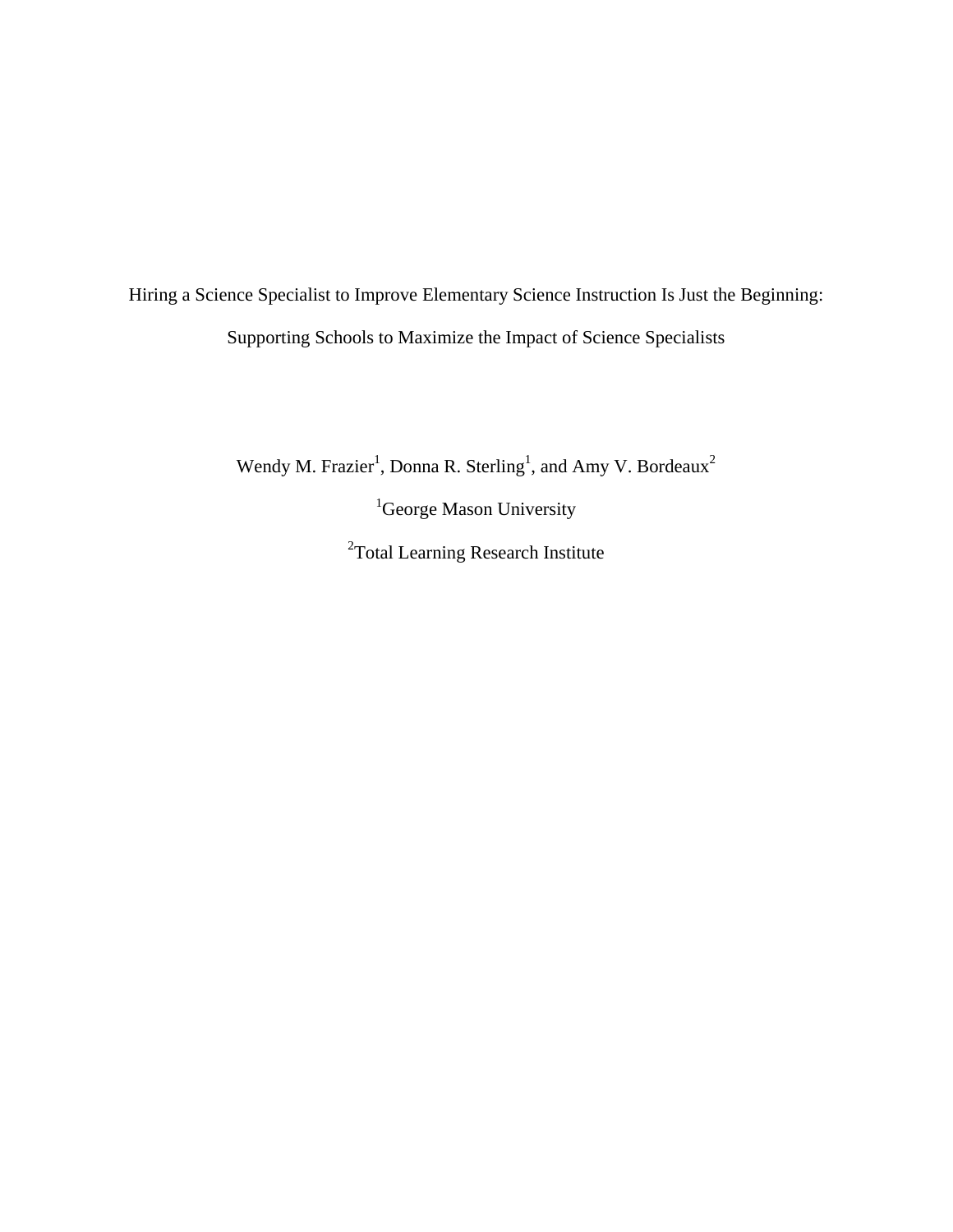### **Abstract**

This study examined the effect of professional development on elementary teachers' selfefficacy for science teaching, the quality of science instruction in participating teachers' classrooms, elementary teachers' content knowledge, the co-planning and co-teaching practices of science specialists and regular classroom teachers, and elementary student outcomes. Using a quasi-experimental design with matched comparison group measures, 28 elementary teachers in an urban school district were assigned to a treatment or control group. Treatment teachers were provided support for two summers and one academic year. Support included science methods instruction in the summers conducted collaboratively by science education and science content faculty, in-class coaching support by a science education faculty member, and instruction during the academic year outside regular school hours by a science education faculty member emphasizing continued science methods instruction and action research strategies to improve science instruction. Data were collected through surveys, content tests, interviews, observations, and state science achievement tests. Data highlight the positive impact of the project on teachers' confidence for teaching science, the content knowledge of both teachers and students, and the quantity and quality of science instruction in the classroom while highlighting the importance of providing specific support to schools so that science specialists can be utilized effectively.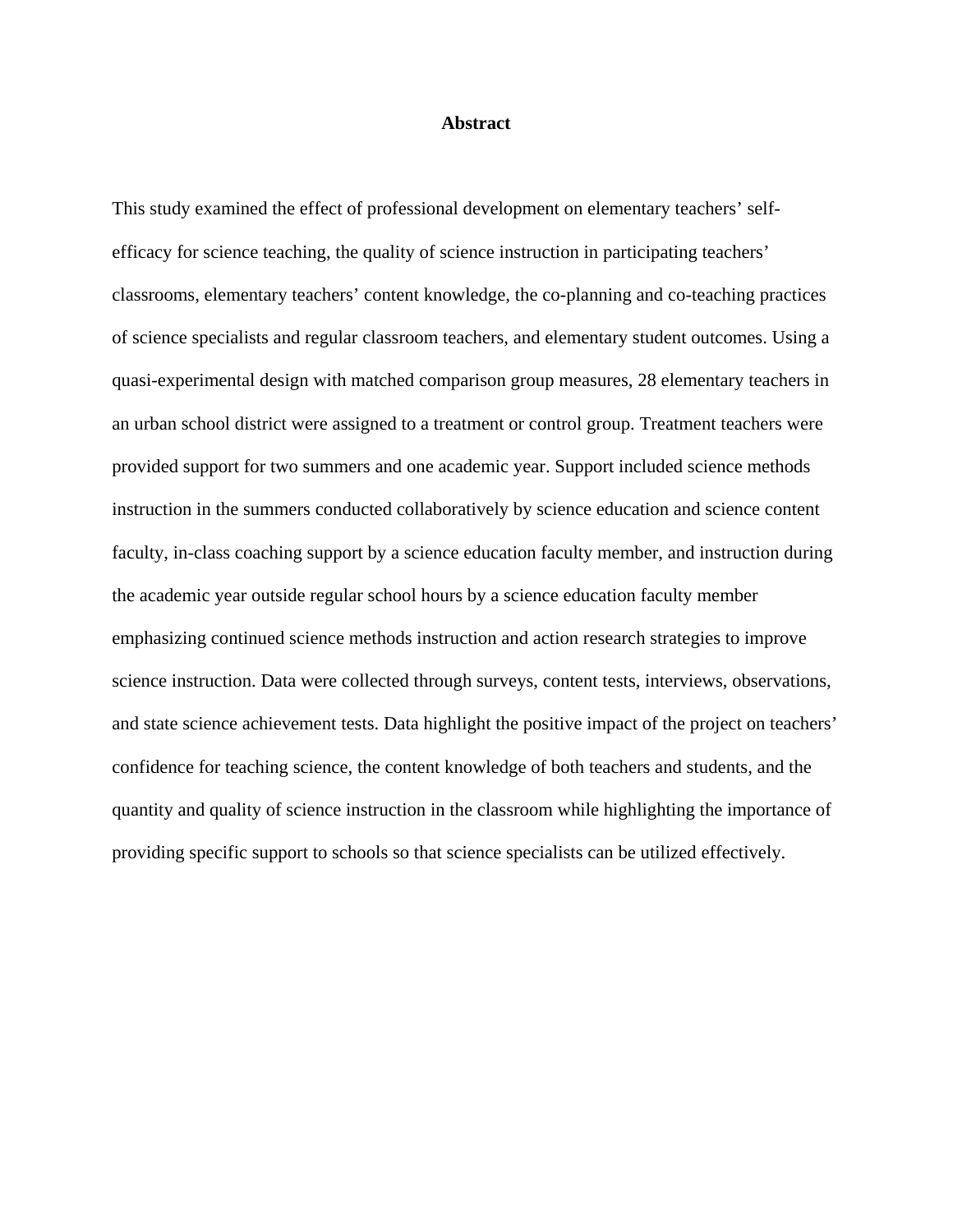# **Hiring a Science Specialist to Improve Elementary Science Instruction Is Just the Beginning: Supporting Schools to Maximize the Impact of Science Specialists**

#### **Subject/Problem**

There is an increasing shortage of high school and college students enrolling in advanced coursework in the STEM areas. The result is a growing deficit in the pool of qualified applicants for STEM area careers (CCAWMSETD, 2000). Compounding this problem is the current quality of students' science classroom experiences. Research shows that science and mathematics teaching in the United States is failing to produce future generations with strong analytic skills (Martin, et. al, 1997, 2004; Mullis, et. al, 1997, 1998, 2004; NCMSTTC, 2000), indicating a need for stronger science teaching in the pre-collegiate years beginning with the pre-kindergarten through sixth grades (NSRC, 1997; NRC, 2007).

Standards for science highlight the necessity for science instruction grounded in children's real world experiences and aligned with community needs and interests so science learning is consistent with the nature of science (AAAS, 1993; NRC, 1996; NRC, 2007) and addresses multicultural perspectives (Banks, 2001; NRC 2007) and social justice issues (Barton, et. al., 2003; Darling-Hammond, French, & Garcia-Lopez, 2002; NRC, 2007). Additionally, recent reports emphasize the need to create curricula that integrate creativity and analytical thinking if the United States is to remain competitive in the global economy (NCEE, 2007; NRC, 2007). Elementary teachers must be able to design creative science experiences that incorporate analytical thinking and are tailored to fit their particular students' needs, interests, and abilities. Effectiveness studies indicate that instruction grounded in a real-world application, such as the environment, results in positive student outcomes (Athman & Monroe, 2003; Bartosh, 2003;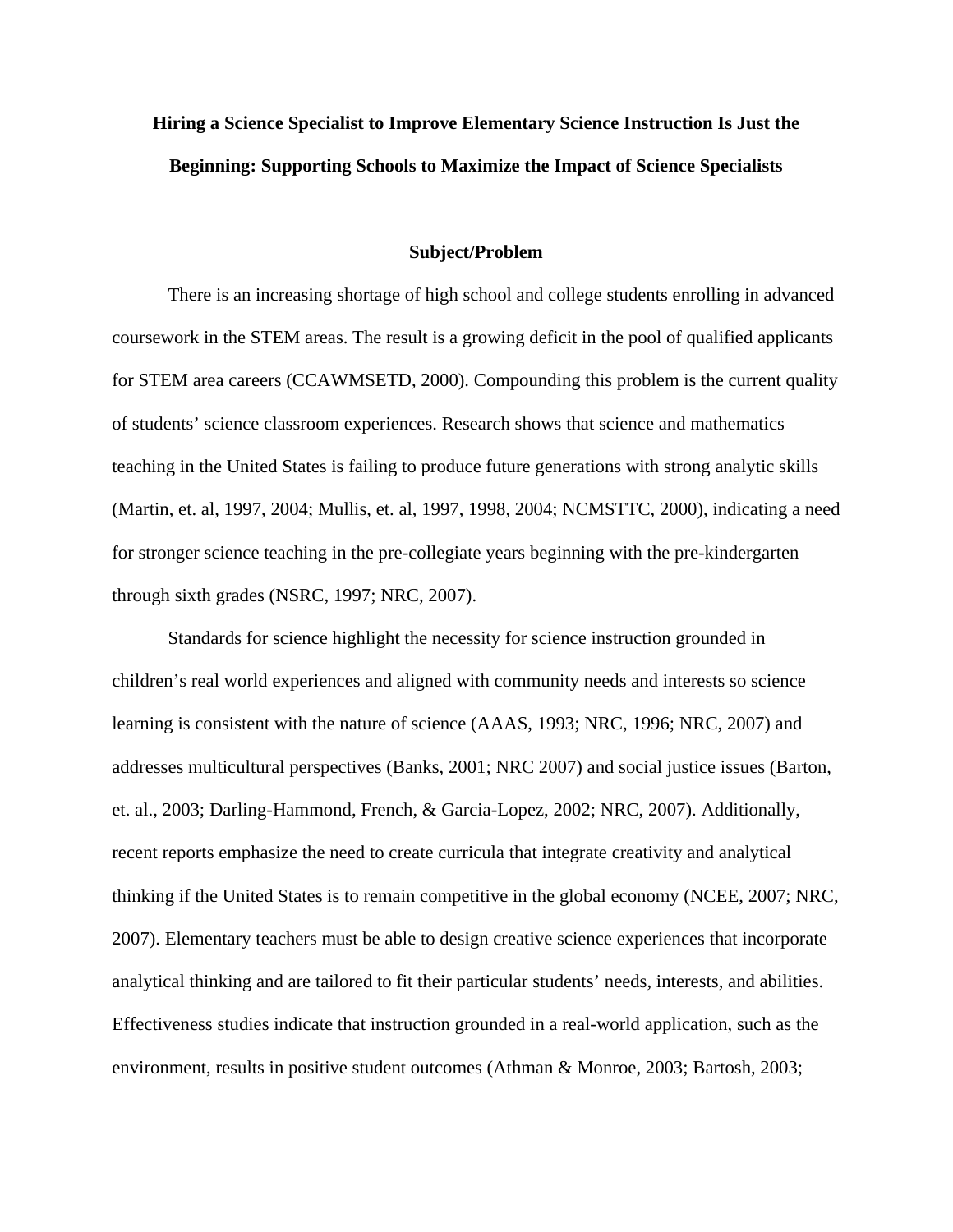Coyle, 2005). In the true spirit of science, elementary teachers must be adept at providing science instruction that at times may be unpredictable, and requires creativity. Various studies highlight the importance of teacher training and its impact on children's achievement (Darling-Hammond, 2000, 2003; Ferguson, 1991; Wenglinsky, 2000) and the necessity for training to include preparation in both content and pedagogy (USDOE, 1999).

It has been suggested that science specialists at the elementary level may be employed to improve the quality of children's science learning experiences (Abell, 1990; Jones & Edmunds, 2006; Rhoton, Field, & Prather, 1992; Schwartz, Abd-El-Khalick, & Lederman, 2000). This paper contributes to the literature on data-driven suggestions for how to effectively utilize elementary science specialists by providing information about the impact of professional development targeting regular classroom teachers' utilization and integration of science specialists into their science teaching efforts. More specifically, this study examined the effect of professional development offered in partnership between a school district and university on elementary teachers' self-efficacy for science teaching, the quality of science instruction in participating teachers' classrooms, elementary teachers' content knowledge, the practices of science specialists and regular classroom teachers with respect to co-planning and co-teaching behaviors, and elementary student outcomes.

### **Design/Procedure**

As part of a larger city-wide emphasis on science, two urban elementary schools were selected for intensive study and support from a local university. One school was selected because of its poor student scores on state standardized science tests, while the other school was selected because of its students' similar demographics and socio-economic status, while managing to perform somewhat better on the state's standardized science tests. Both schools needed to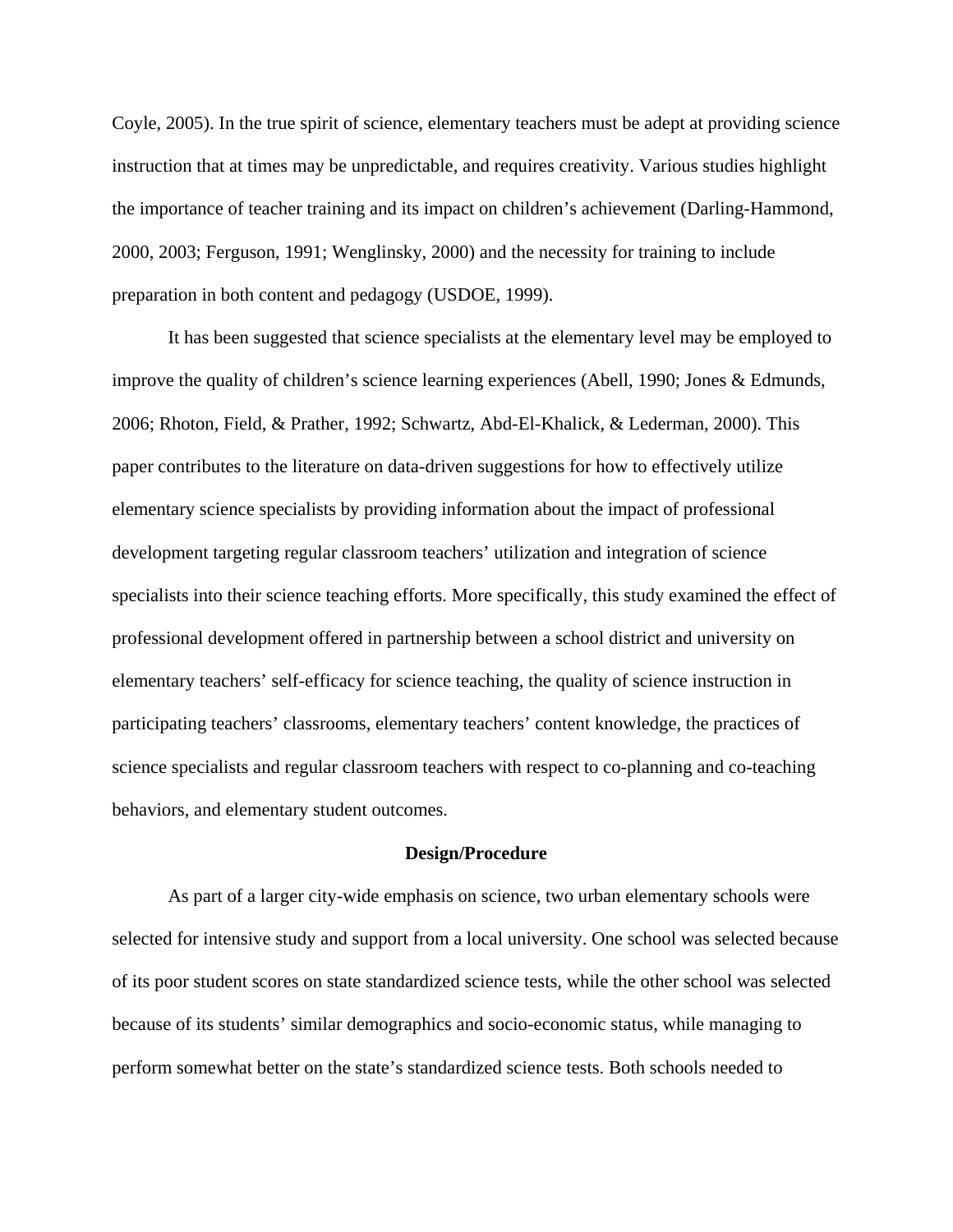improve, and the future was uncertain for at least one of these two schools. Teachers participated in sustained, intensive professional development for science content knowledge and teaching skills based on the state's standards in science and the students' lowest scoring science areas on the fifth grade science standardized test administered by the state. Special attention was given to how to best assist the participating schools in using their science specialists more effectively and in a more integrated fashion where co-planning and co-teaching were established as part of the school norm. To facilitate using science specialists for embedded professional development of teachers who teach science, the program focused on the following:

- 1. Science instruction to increase science content knowledge;
- 2. Observing, analyzing, and piloting active learning strategies which actively engage students in their own learning;
- 3. Mentoring from science education faculty and the science specialist to increase awareness of effective science teaching; and
- 4. Conducting collaborative action research in their own classroom to see what helps their students improve academically.

For two summers, teachers (N=28) participated in two-week workshops conducted collaboratively by university science education faculty, university science content faculty, and the schools' employed science specialists. During the academic year, teachers attended planning meetings with the science specialist and weekly 45-minute science sessions co-teaching science for their students with the science specialist. Teachers also attended sessions offered outside regular school hours to work in grade level teams to conduct collaborative action research on their students' learning. There were a total of 156 contact hours per teacher (48 hours per summer for two summers and 40 sessions during the academic year for a total of 60 hours).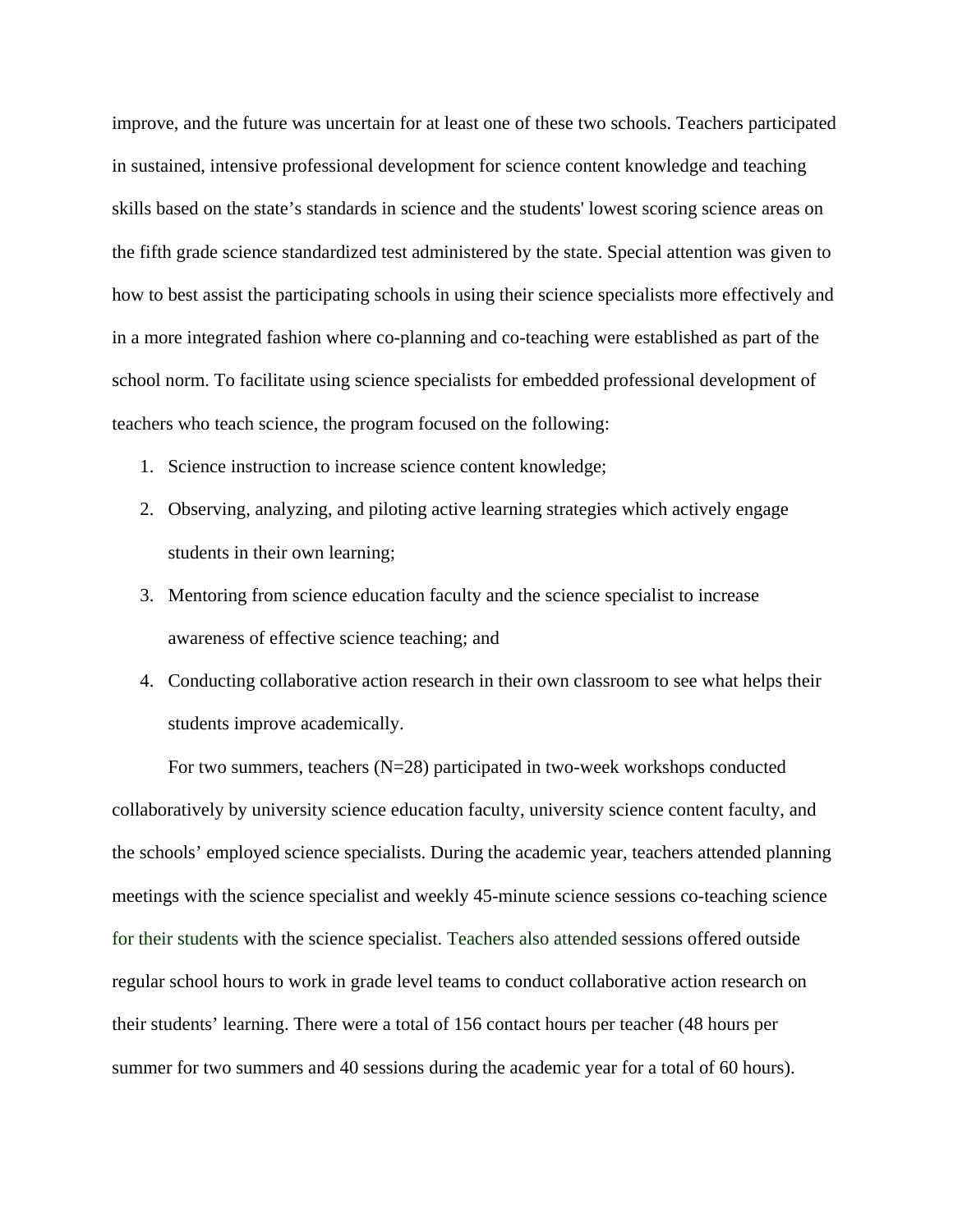Throughout the program, university science teacher educators and university scientists mentored the teachers, including the schools' science specialists.

Designed in collaboration with the school district's science curriculum specialist, participating school principals, and science and science teacher education faculty from the partnering university, the goals of the project were to:

- 1. raise student achievement in science as well as their interests and attitudes toward science.
- 2. increase teachers' understanding of science content knowledge and skills
- 3. increase teachers' confidence for, and practices in, collaboratively planning and teaching hands-on, inquiry-based science that actively engages students
- 4. increase teachers' understanding of assessing science learning and using data to drive instruction
- 5. build a network of support and learning community that will provide ongoing support throughout the school year for teachers of science in elementary schools

To achieve these goals, the design of the inservice teacher development model utilized a literature base identified in collaboration with the participating school district and science teacher educators involved in the project. Literature spanned the areas of standards-based learning, creativity in teaching, teaching for understanding, use of technology to support teacher creativity, situated learning theory involving a diverse community of support, social cognitive theory to support self-motivation and self-regulation, research on effective professional development, and awareness of diverse perspectives and the culture of science (see Table 1).

The evaluation plan utilized a quasi-experimental design with matched comparison group measures. Impact on teachers' science content gains were based on pre- and post-tests for two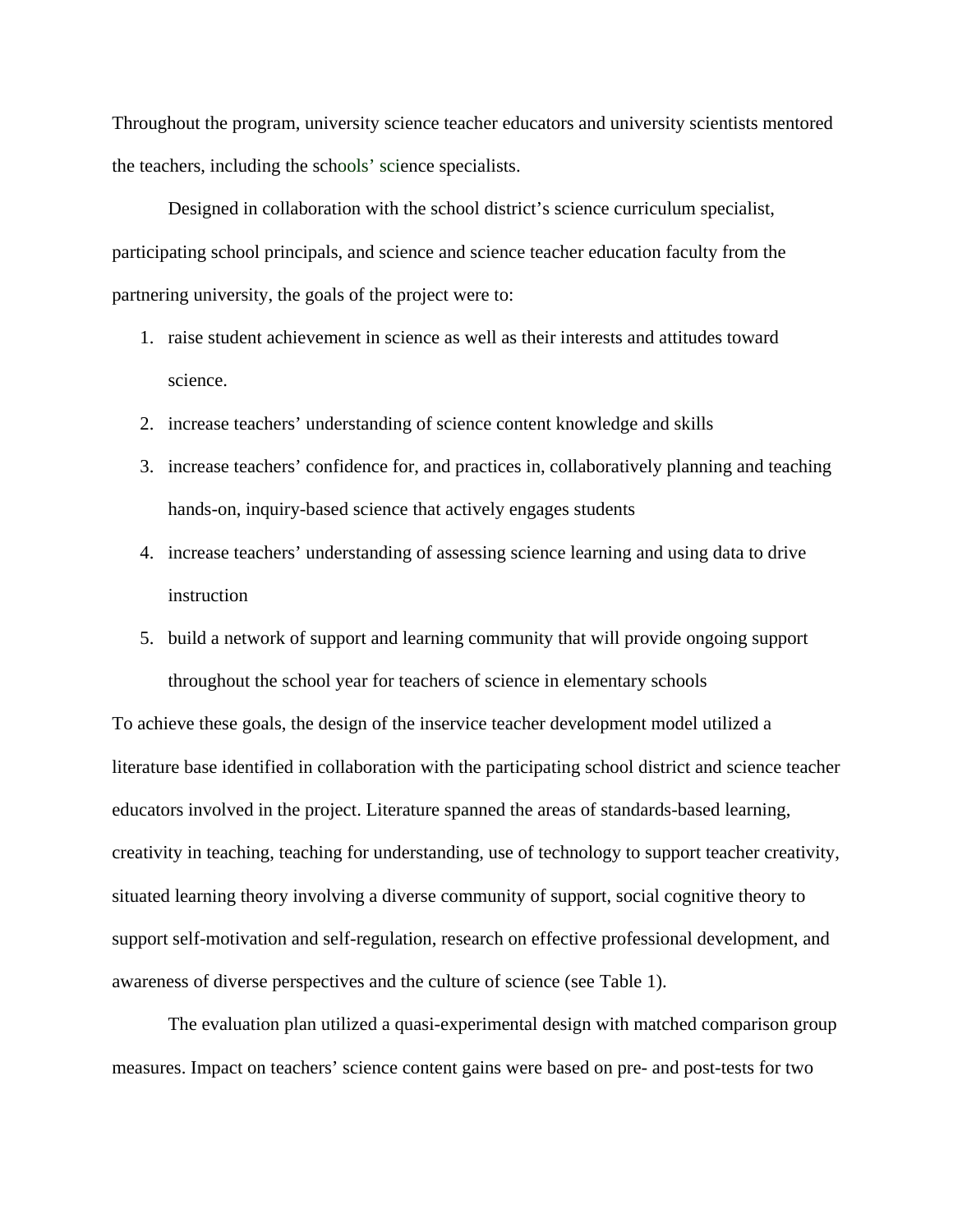science content tests. To better assess impact, one science content test administered to treatment teachers was additionally administered to a set of matched control teachers. Measures of student impact included a quantitative analysis comparing students' prior standardized test scores in science for third and fifth grade students. In addition to state standardized science test scores, teacher-made science tests were developed to measure students' content knowledge gains, as well as on-site observations utilizing a standardized instrument. These teacher-made tests were administered to students of treatment teachers and their matched control counterparts. Similarly, impact on teachers' self-efficacy for teaching science was measured via a likert-scale instrument (Riggs & Enochs, 1990) that was administered as a pre-post assessment to both treatment and matched control teachers. Impact on teacher practices were observed by completion of an observation sheet based on Constructivist Learning Environment Survey (; Taylor, Fraser, & Fisher, 1997). To gain further insight, open-ended questions for teachers and a case study protocol for science specialists were developed by a team of science teacher educators and the program evaluator to ensure reliability and validity of response.

Quantitative data were analyzed using SPSS and Microsoft Excel. Qualitative data were analyzed using Microsoft Excel to assist with the constant comparative process of grounded theory (Glaser, 1978; Glaser & Strauss, 1967; Strauss & Corbin, 1998) and cross-case synthesis (Yin, 2003). As responses were examined, they were coded, tallied, ranked, and analyzed for emergent themes (Creswell, 2008).

#### **Findings and Analysis**

A summary of selected significant quantitative findings and relevant qualitative findings are reported in this paper.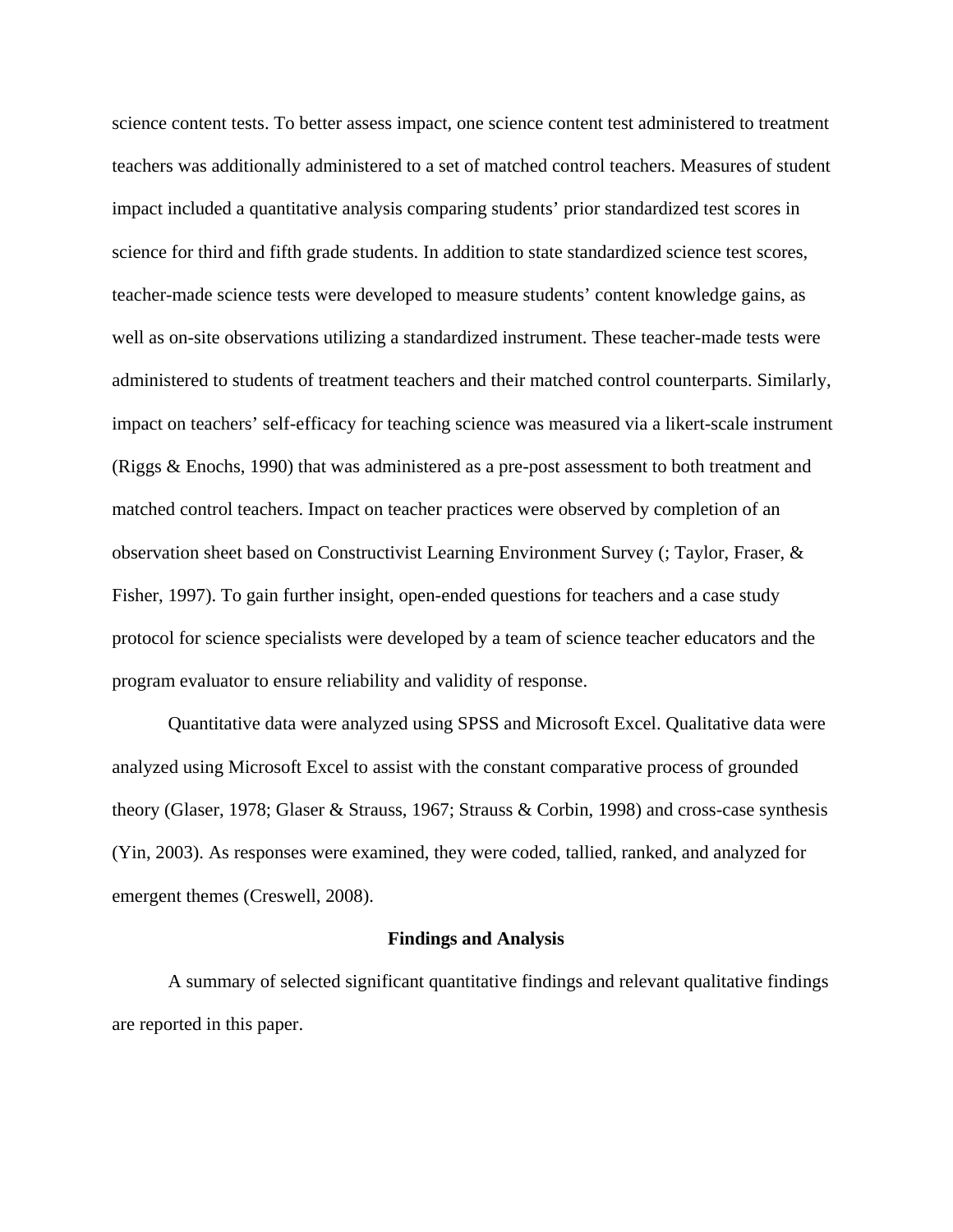#### **Improved Science Content Knowledge Among Teachers and Students**

As evidenced by content test score results, teachers made significant gains in their science content knowledge in the science areas of focus during training. As compared to their matched control counterparts the difference in the content knowledge of teachers who participated in training was significantly greater than those who did not participate in training  $(M_T = 86\%, M_C = 69\%, t(16) = 2.22, p = .04)$ . Additionally, students of treatment teachers experienced significantly higher gains on teacher-developed science content tests as compared to the students of matched control teachers ( $M_T = 15.7\%$ ,  $M_C = 9.1\%$ , t (185) = ,  $p = .03$ ).

### **Increased Teachers' Confidence for Teaching Science**

Quantitative findings revealed that participation in the training corresponded with improvements in teachers' confidence levels for teaching science ( $M_T = 3.23$ ,  $M_C = 3.93$ , t (19) = 3.96,  $p = .001$ ). Qualitative findings reveal that teachers who participated in the summer workshops and after school follow-up sessions felt more capable of teaching science, felt more knowledgeable in how to teach science via inquiry, and felt that they were more capable of impacting the science content knowledge of their students. Additionally, qualitative findings from observation of classroom instruction, a review of classroom artifacts, and teachers' selfreport indicated that action research projects were an extended opportunity for teachers to apply their knowledge of science content and pedagogy to further advance their confidence for implementing effective science teaching.

### **Formation of a Community of Learners Dedicated to Science Education**

The teachers increased their participation in two summer workshops and throughout the academic year, and qualitative findings revealed a community of support developing among the teachers and science specialists for science teaching. With the encouragement of university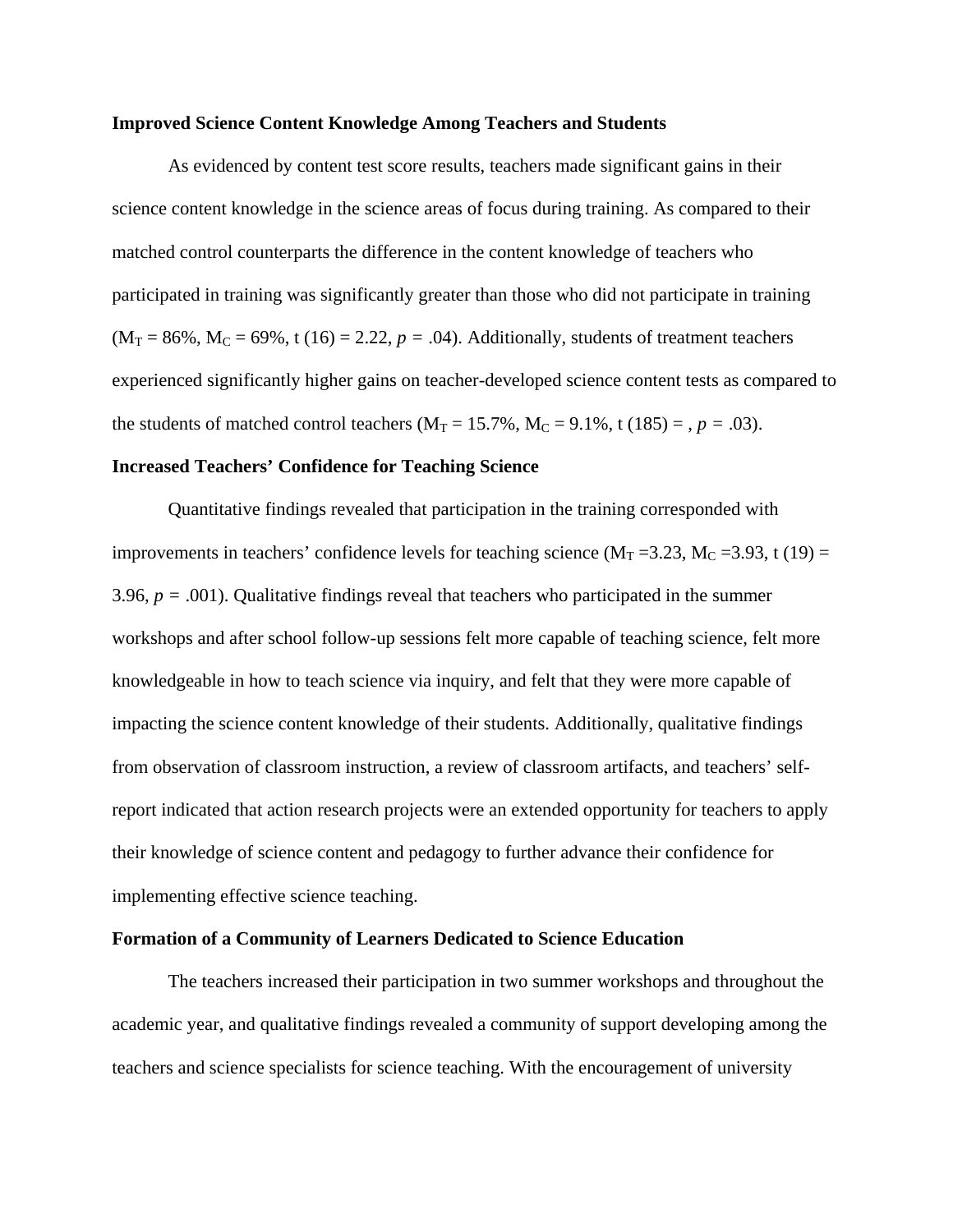faculty's weekly on-site presence and faculty's modeling of how to co-teach with a science specialist, regular classroom teachers began co-planning and co-teaching with their lead science laboratory teacher on a more regular basis. However, regular classroom teachers' attention to these activities was dependent on the extent to which they viewed the science specialist as a leader in their school.

As a result of the program, new science fieldtrips were planned and conducted. In addition, teachers ordered and received new supplies and materials that they otherwise would not have had. With the guidance of university faculty, action research projects were conducted during the academic year by teachers on their students' performance in science. Workshops and Saturday sessions also gave participating teachers an opportunity to share and reflect on their science teaching practices and learn from each other.

Qualitative findings indicated that there was a need across teachers in the project for more structure and support for how the science specialist and elementary generalists would share responsibility for students' learning. This need was communicated by both the science laboratory teachers as well as the elementary generalists. Consequently, an organizational framework for curriculum and lesson planning was developed by the participating teachers with support and guidance from university faculty with expertise in elementary science teacher education and research (see Table 2). Qualitative results highlighted teachers' reliance on this framework to define their roles in the science planning and teaching process.

## **Contribution to Teaching and Learning Science**

This study provided evidence of positive impact of professional development efforts on teachers' and students' content knowledge, teachers' science teaching efficacy, and quality of science instruction with respect to co-planning and co-teaching behaviors. Additionally, the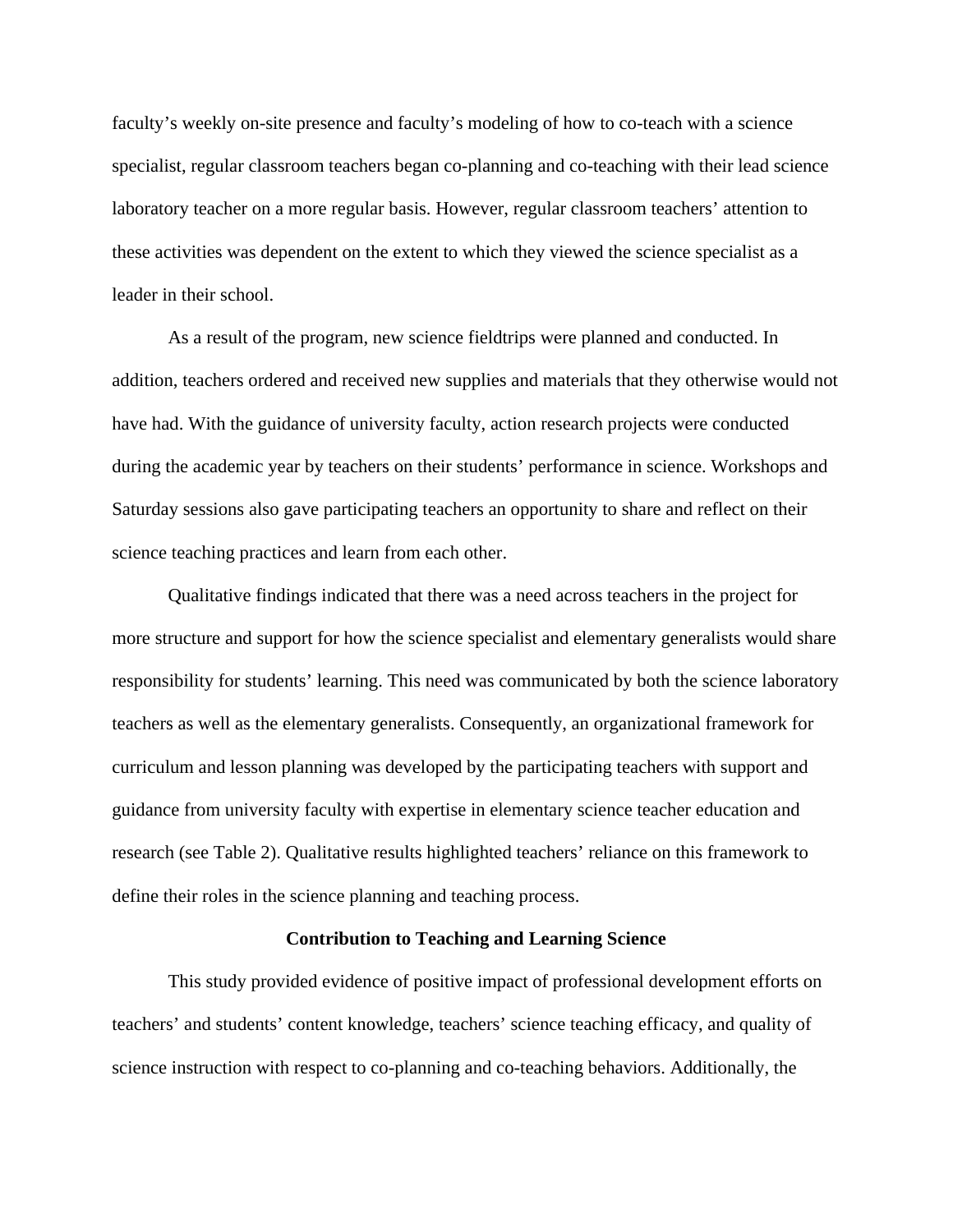study's findings resulted in a series of data-driven suggestions for how school leaders can support the effective use and integration of science specialists to improve the quality and impact of elementary science instruction. These suggestions included:

- 1. Prepare teachers, staff, and parents for the new program.
- 2. Establish the role of science laboratory teacher as a leader in the school who will co-plan and co-teach with elementary generalists.
- 3. Utilize experienced and academically-prepared teachers as the science laboratory teacher.
- 4. Consider the addition of a paraprofessional as a science laboratory co-teacher.
- 5. Form an alliance with a local university.
- 6. Assign a mentor early that fits the specialized needs of science laboratory teachers.
- 7. Designate adequate space for the science lab room.
- 8. Provide an adequate budget for supplies and plan for reimbursement of consumables used during instruction.
- 9. Provide access to curriculum and lesson plans as well as time for curriculum development.
- 10. Provide latitude to modify and create new programs based on action research findings.

## **Relevance to Science Education Research Community**

Within the science education research community, members at the intersection of science teacher educators and research struggle to develop, implement, and assess effectiveness of programs designed to support quality science instruction at the elementary level. This study illustrated that quality science instruction does not merely happen once a science specialist has been hired. Teaching science can be a daunting task for elementary teachers, especially those with weak science background experiences. However, the presence of a science specialist in the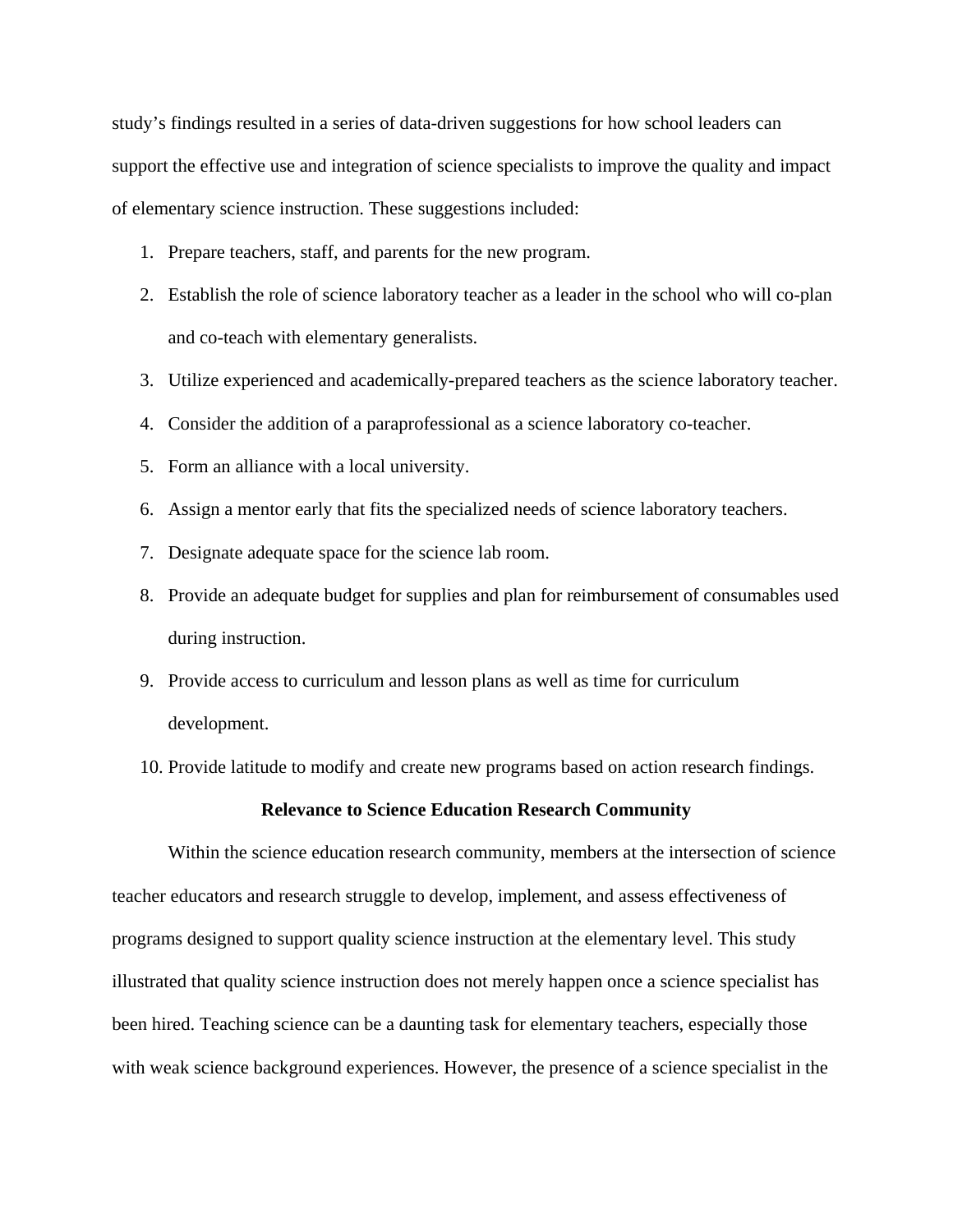school does not mean that regular classroom teachers no longer have to teach science. Instead, a community of support is needed to ensure that the resources of a science specialist are effectively utilized. As school districts and school leaders consider the employment of science specialists, clearly there is a need for a more thorough understanding of how effective support programs targeting this special population of teachers function so that their potential can be realized. Using a quasi-experimental matched treatment-control group design, this study examined the mechanism of effectively supporting elementary schools to improve the quality of science instruction in their schools. With more schools turning to science specialists as the answer and continuing emphasis on university-school partnerships to provide professional development support, it is imperative that the science education research community consider what is needed to create professional development programs that support positive, productive interactions at the elementary level among regular classroom teachers, science specialists, and university faculty.

This material is based upon work that was supported by *No Child Left Behind Act of 2001*, Title II, Part B, Mathematics and Science Partnerships – P.L. 107-110. Any opinions, findings and conclusions or recommendations expressed in this material are those of the author(s) and do not necessarily reflect the views of the state charged with administration of the award or the U.S. Department of Education.

#### **References**

Abell, S. K. (1990). A case for the elementary school science specialist. *School Science and* 

*Mathematics, 90*(4), 291-301.

American Association for the Advancement of Science. (1993). *Benchmarks for science literacy*.

New York: Oxford University Press.

Andersson, S. B. (2006). Newly qualified teachers' learning related to their use of information and communication technology: A Swedish perspective. *British Journal of Educational* 

*Technology, 37*, 665-682.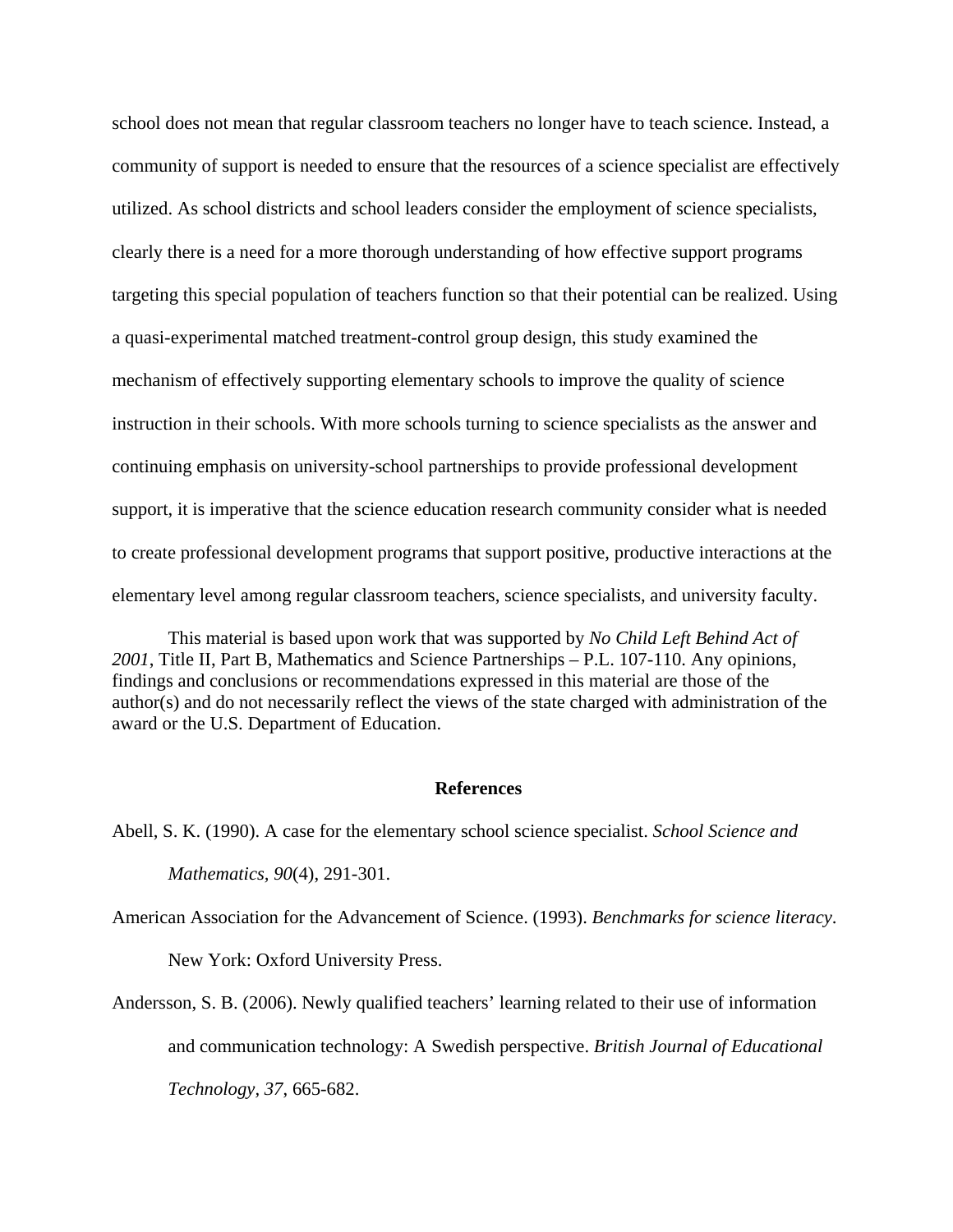- Athman, J., & Monroe, M. C. (2003). *Environment-based education in Florida high schools: The effects on student' critical thinking and achievement motivation.* (Paper developed for participating schools only and at this printing is not available for distribution). Gainesville, FL: University of Florida.
- Bandura, A. (1997). *Self-efficacy: The exercise of control*. New York: W. H. Freeman and Company.
- Banks, J. A. (2001). Multicultural education: Historical development, dimensions, and practice. In J. A. Banks & C. A. M. Banks (Eds.), *Handbook of research on multicultural education* (pp. 3-24). San Francisco: Jossey-Bass.
- Barton, A. C. (2000). The culture of power and science education: Learning from Miguel. *Journal of Research in Science Teaching, 8,* 871-887.
- Barton, A. C., Ermer, J. L., Burkett, T. A., & Osborne, M. D. (2003). *Teaching science for social justice*. New York: Teachers College Press.
- Bartosh, O. (2003). *Environmental education as a tool for improving student achievement*. Master's thesis, Evergreen State College. Olympia, WA.
- Bereiter, C., & Scardamalia, M. (2003). Learning to work creatively with knowledge. In E. De Corte, L. Verschaffel, N. Entwistle, & J. van Merriënboer (Eds.), *Powerful learning environments: Unravelling basic components and dimensions* (pp. 55-68). Oxford: Elsevier Science.
- Bereiter, C., & Scardamalia, M. (2006). Education for the knowledge age: Design-centered models of teaching and instruction. In P. A. Alexander & P. H. Winne (Eds.), *Handbook of educational psychology* (pp. 695-713). Mahwah, NJ: Erlbaum.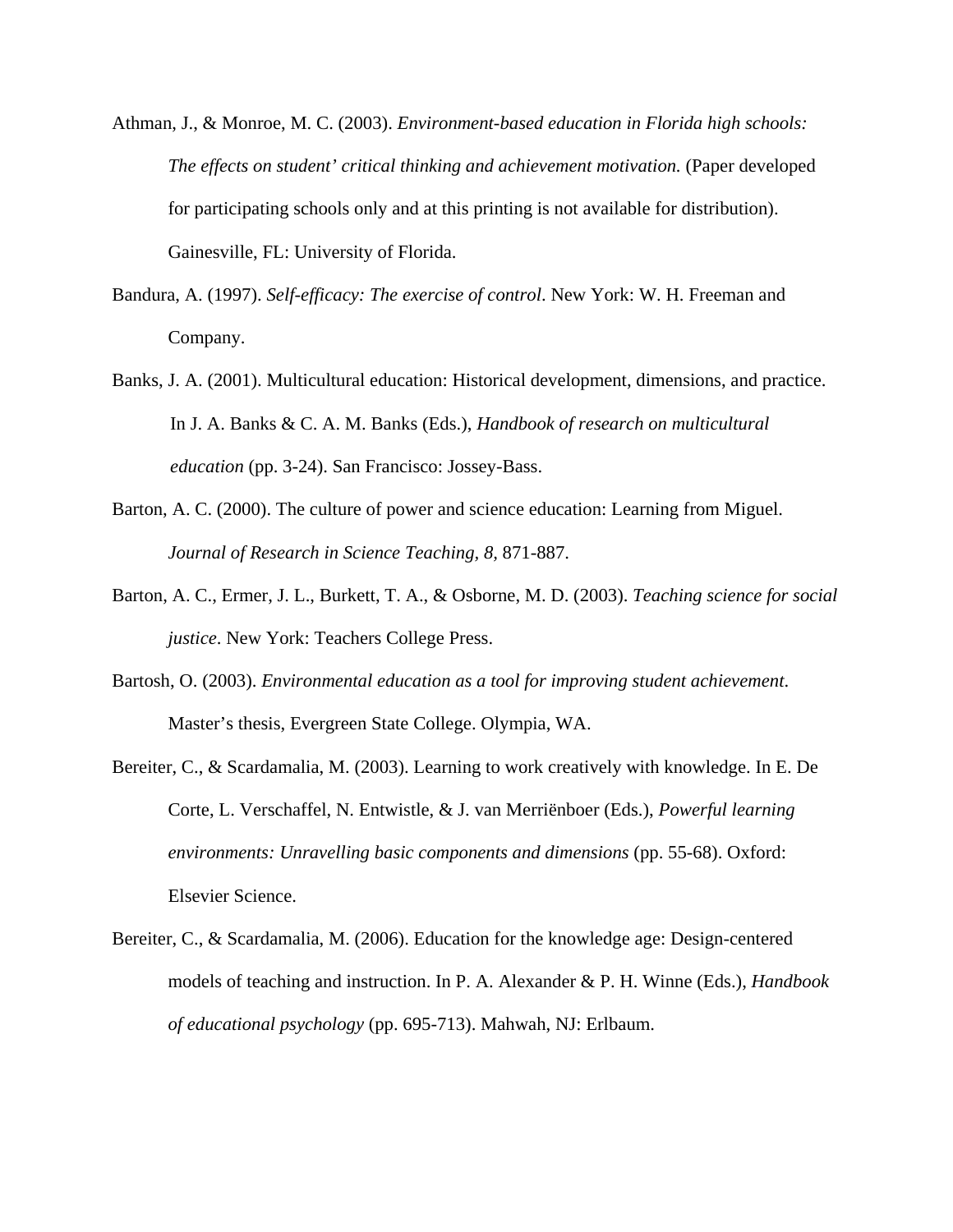Biological Sciences Curriculum Study (2006). *The BSCS 5E instructional model: Origins and effectiveness*. Colorado Springs, CO: Author. Available: http://science.education.nih.gov/houseofreps.nsf/b82d55fa138783c2852572c9004f5566/\$ FILE/Appendix%20D.pdf

- Brown, B. A. (2004). Discursive identity: Assimilation into the culture of science and its implications for minority students. *Journal of Research in Science Teaching, 44*, 810- 834.
- Congressional Commission on the Advancement of Women and Minorities in Science, Engineering and Technology Development (2000). *Land of plenty: Diversity as America's competitive edge in science, engineering, and technology.* Available: http://www.nsf.gov/publications/pub\_summ.jsp?ods\_key=cawmset0409
- Coyle, K. (2005). *Environmental literacy in America: What ten years of NEETF/Roper research and related studies say about environmental literacy in the U.S.* Washington, DC: The National Environmental Education & Training Foundation (NEETF).
- Darling-Hammond, L. (2000). Teacher quality and student achievement: A review of state policy evidence. *Educational Policy Analysis Archives, 8*(1). Available: http://epaa.asu.edu/epaa/v8n1
- Darling-Hammond, L. (2003). Keeping good teachers: Why it matters, what leaders can do. *Educational Leadership, 60*(8), 6-13.
- Darling-Hammond, L., French, J., & Garcia-Lopez, S. P. (Eds.) (2002). *Learning to teach for social justice*. New York: Teachers College Press.
- Feldman, D., Csikszentmihalyi, M., & Gardner, H. (1994). *Changing the world: A framework for the study of creativity*. Westport, CT: Praeger Publishers.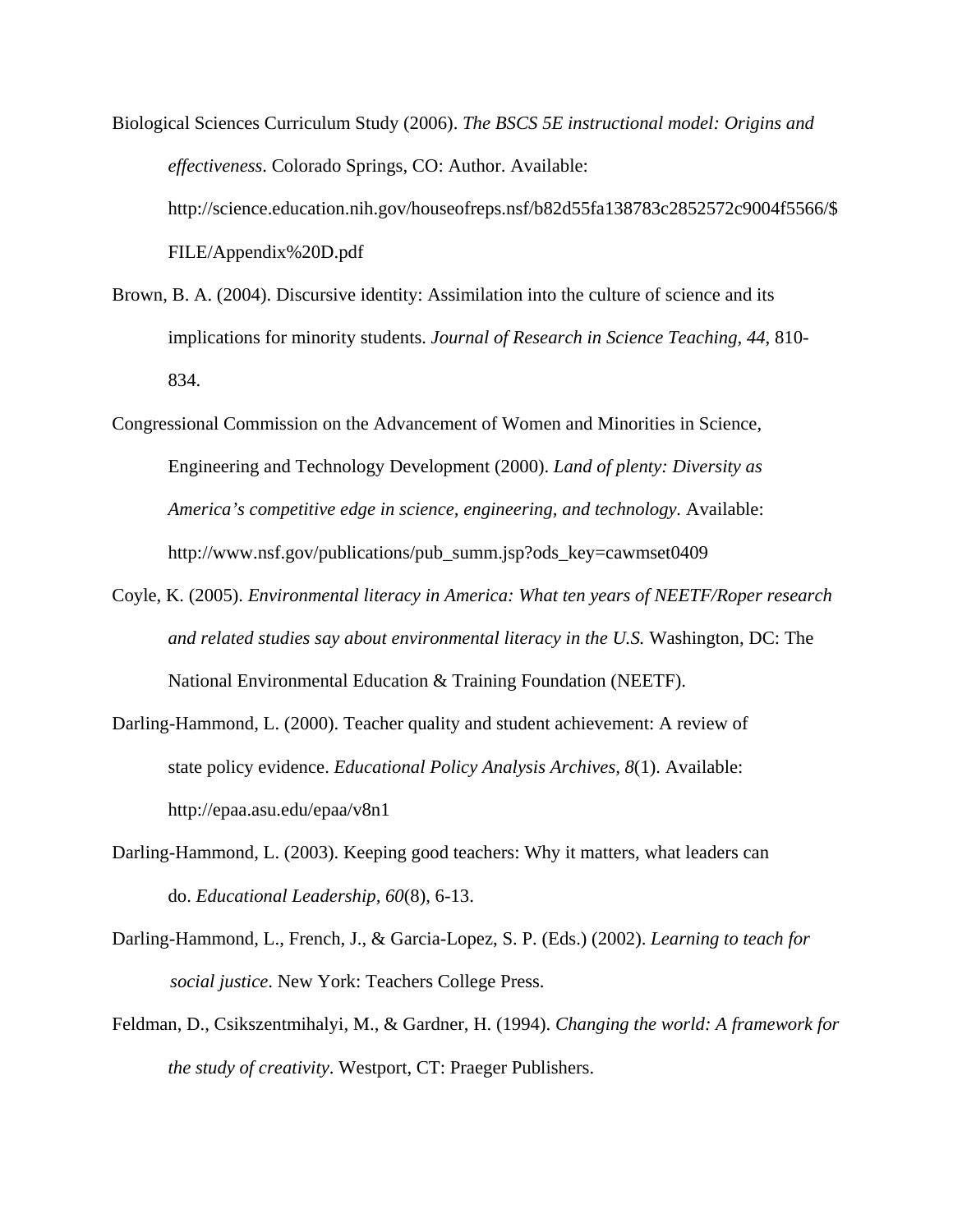- Ferguson, R. F. (1991). Paying for public education: New evidence on how and why money matters. *Harvard Journal on Legislation, 28*, 465-498.
- Frazier, W. M., & Sterling, D. R. (2008). Motor mania: Revving up for technological design. *The Technology Teacher, 67*(5), 5-12.

Guilford, J. P. (1950). Creativity. *American Psychologist, 5,* 444-454.

- Guskey, T. R. (1995). Professional development in education: In search of the optimal mix. In T. R. Guskey & M. Huberman (Eds.), *Professional development in education: New paradigms and practices* (pp. 114-131)*.* New York: Teachers College Press.
- Hiebert, J., Carpenter, T. P., Fennema, E., Fuson, K. C. Wearne, D., Murray, H., Olivier, A., & Human, P. (1997). *Making sense*. Portsmouth, NH: Heinemann.
- Jones, M. G., & Edmunds, J. (2006). Models of elementary science instruction: Roles of specialist teachers. In K. Appleton (Ed.), *Elementary science teacher education: International perspectives on contemporary issues and practice* (pp. 317-343). Mahwah, NJ: Lawrence Erlbaum Associates.
- Kaufman, J. C., & Baer, J. (Eds.) (2006). *Creativity and reason in cognitive development*. New York: Cambridge University Press.
- Lave, J. (1988). *Cognition in practice: Mind, mathematics, and culture in everyday life*. Cambridge, UK: Cambridge University Press.
- Lave, J., & Wenger, E. (1990). *Situated learning: Legitimate peripheral participation*. Cambridge, UK: Cambridge University Press.
- Lemke, J. L. (2001). Articulating communities: Sociocultural perspectives on science education. *Journal of Research in Science Teaching, 38,* 296-316.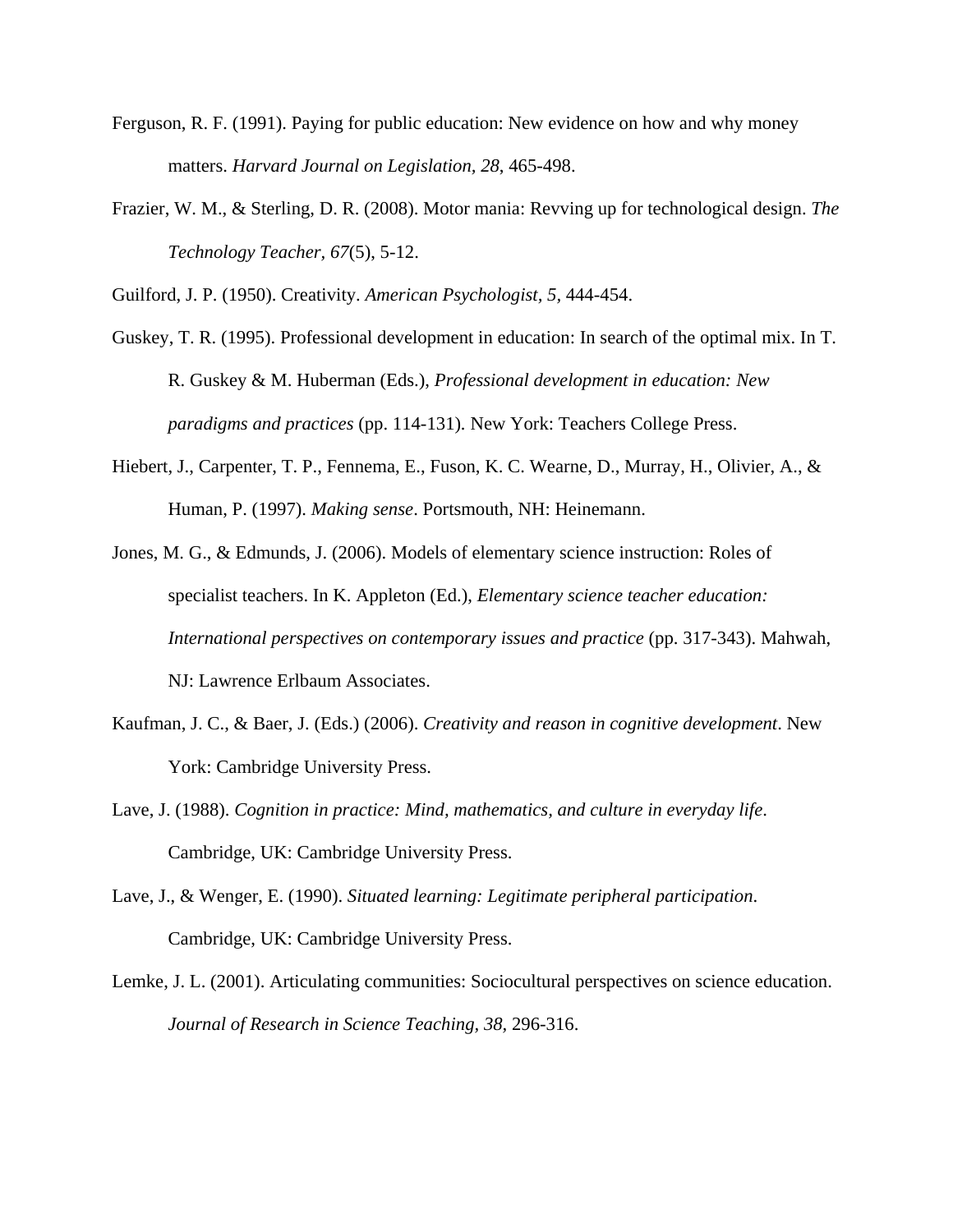- Lubart, T. I. (1994). Creativity. In R. J. Sternberg (Ed.), *Thinking and problem solving* (pp. 290- 322). San Diego, CA: Academic Press.
- Martin, M. O., Mullis, I. V. S., Beaton, A. E., Gonzalez, E. J., Smith, T. A., & Kelly, D. L. (1997). *Science achievement in the primary school years: IEA's third international mathematics and science study*. Chestnut Hill, MA: Boston College Center for the Study of Testing, Evaluation, and Educational Policy [Online]. Available: http://timss.bc.edu/timss1995i/TIMSSPDF/astimss.pdf
- Martin, M. O., Mullis, I. V. S., Gonzalez, E. J., & Chrostowski, S. J. (2004). *Findings from IEA's trends in international mathematics and science study at the fourth and eighth grades.* Chestnut Hill, MA: TIMSS & PIRLS International Study Center, Boston College.
- Morgan, T. (1993). Technology: An essential tool for gifted and talented education. *Journal for the Education of the Gifted, 16*, 358-371.
- Mullis, I. V. S., Martin, M. O., Beaton, A. E., Gonzalez, E. J., Kelly, D. L., & Smith, T. A. (1997). *Mathematics achievement in the primary school years: IEA's third international mathematics and science study*. Chestnut Hill, MA: Boston College Center for the Study of Testing, Evaluation, and Educational Policy [Online]. Available: http://timss.bc.edu/timss1995i/TIMSSPDF/amtimss.pdf
- Mullis, I. V. S., Martin, M. O., Beaton, A. E., Gonzalez, E. J., Kelly, D. L., & Smith, T. A. (1998). *Mathematics and science achievement in the final year of secondary school: IEA's third international mathematics and science study*. Chestnut Hill, MA: Boston College Center for the Study of Testing, Evaluation, and Educational Policy [Online]. Available: http://timss.bc.edu/timss1995i/TIMSSPDF/C\_full.pdf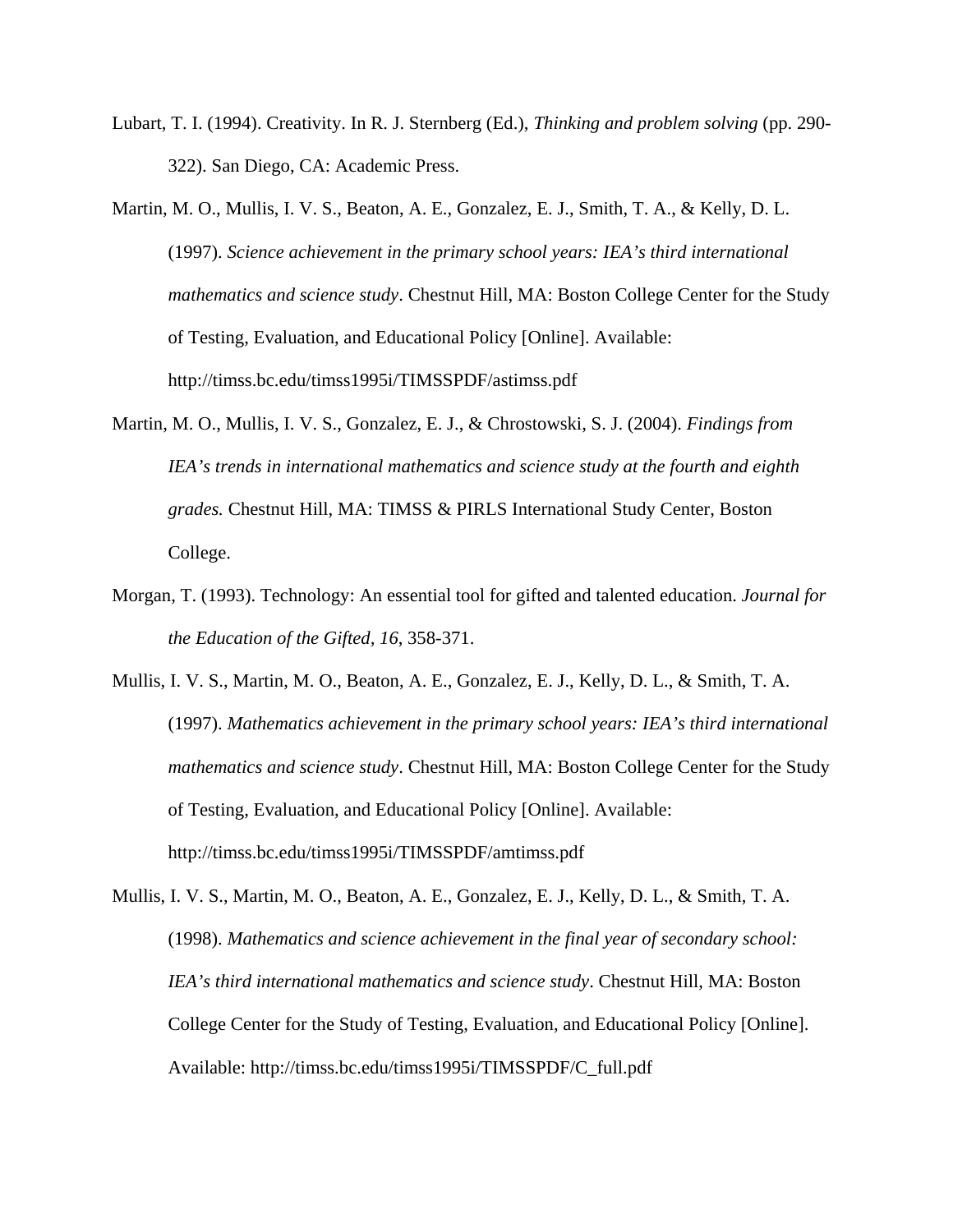- Mullis, I. V. S., Martin, M. O., Gonzalez, E. J., & Chrostowski, S. J. (2004). *Findings from IEA's trends in international mathematics and science study at the fourth and eighth grades.* Chestnut Hill, MA: TIMSS & PIRLS International Study Center, Boston College.
- National Center on Education and the Economy (2007). *Touch choices or tough times: The report of the new commission on the skills of the American workforce.* Available: http://www.skillscommission.org/pdf/exec\_sum/ToughChoices\_EXECSUM.pdf
- National Commission on Mathematics and Science Teaching for the 21<sup>st</sup> Century. (2000). *Before it's too late*. U.S. Department of Education [Online]. Available:

http://www.ed.gov/americacounts/glenn

- National Council of Teachers of Mathematics. (2000). *Principles and standards for school mathematics*. Reston, VA: Author.
- National Research Council. (1996). *National science education standards*. Washington, DC: National Academy Press.
- National Research Council. (2007). *Taking science to school: Learning and teaching science in grades K-8.* Committee on Science Learning, Kindergarten Through Eighth Grade. Richard A. Duschl, Heidi A. Schweingruber, and Andrew W. Shouse, Editors. Board on Science Education, Center for Education. Division of Behavioral and Social Sciences and Education. Washington, DC: The National Academies Press.
- National Science Research Center (1997). *Science for all children: A guide to improving elementary science in your district*. Washington, DC: National Academy Press.
- Rhoton, J., Field, M. H., & Prather, J. P. (1992). An alternative to the elementary school science specialist. *Journal of Elementary Science Education, 4*(1), 14-25.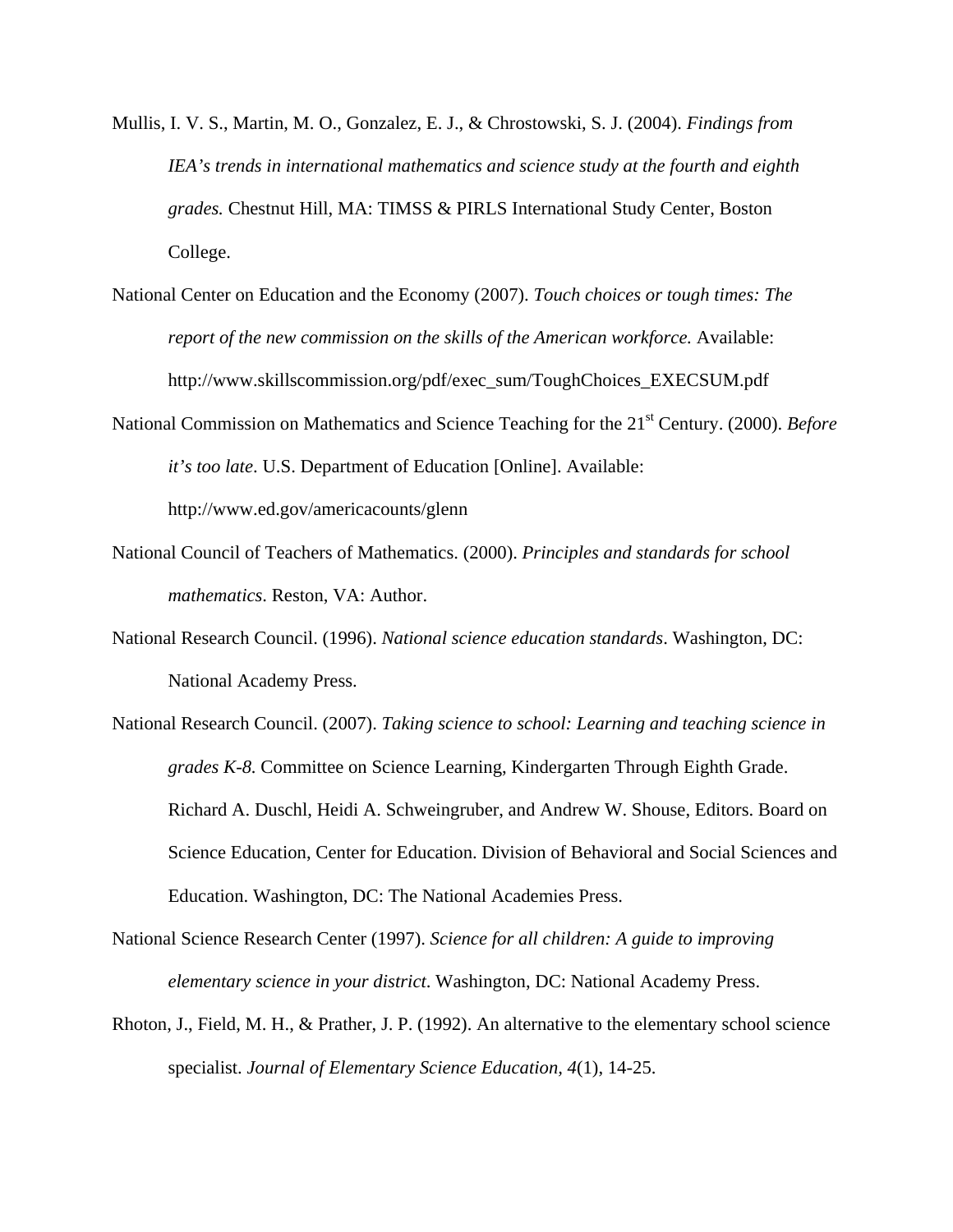- Riggs, I., & Enochs, L. (1990). Towards the development of an elementary teacher's science teaching efficacy belief statement. Science Education*, 74,* 625-637.
- Schwartz, R. S., Abd-El-Khalick, F., & Lederman, N. G. (2000). Achieving the reforms vision: The effectiveness of a specialists-led elementary science program. *School Science and Mathematics, 100*(4), 181-193.
- Simonton, D. K. (2006). Creative genius, knowledge, and reason. In J. C. Kaufman & J. Bauer (Eds.), *Creativity and Reason in Cognitive Development* (pp. 43-59). New York: Cambridge University Press.
- Sterling, D. R. (1997, March). *Stages of conceptual change that enable teachers to adopt a student-centered approach to hands-on, inquiry-based teaching*. Paper presented at the annual conference of the National Association for Research in Science Teaching, Oak Brook, IL.
- Sterling, D. R. (2000, April). *Strategies enabling interdisciplinary teacher teams to develop and implement standards-based teaching plans*. Paper presented at the annual conference of the National Association for Research in Science Teaching, New Orleans, LA.
- Sterling, D. R. (2001, March). *Strategies enabling collaborative teacher teams to assess student understanding of science*. Paper presented at the annual conference of the National Association for Research in Science Teaching, St. Louis, MO.
- Sterling, D. R. (2008). Assessing student presentations from three perspectives. *Science Scope 31*(5) 34-37.
- Sterling, D. R., & Frazier, W. M. (2006). Collaboration with community partners. *The Science Teacher 73*(4), 28-31.

Sternberg, R. J. (1999). *Handbook of creativity*. New York: Cambridge University Press.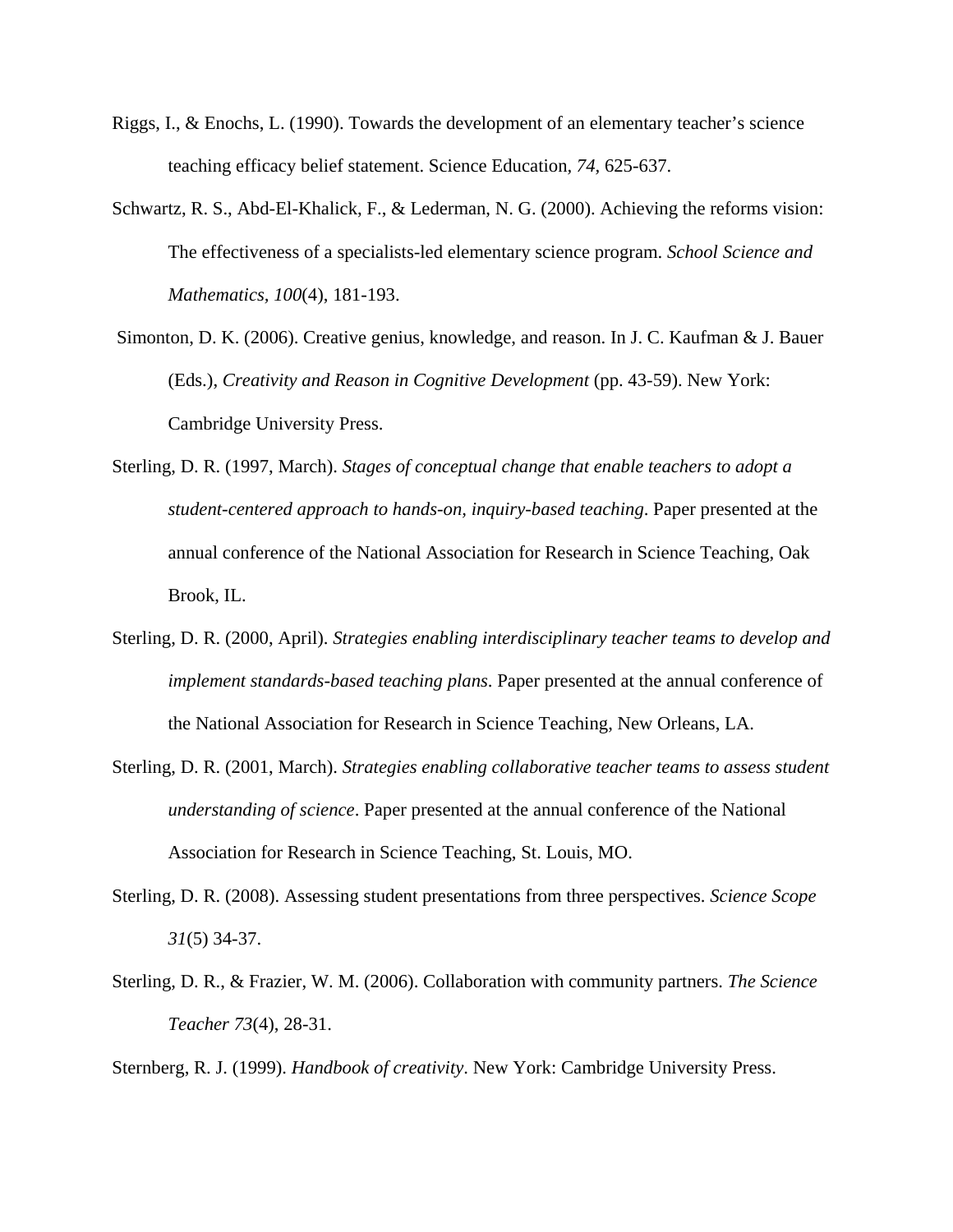Sternberg, R. J., & Lubart, T. I. (1991). An investment theory of creativity and its development. *Human Development, 34*(1), 1-31.

Sternberg, R. J., & Lubart, T. I. (1995). *Defying the crowd*. New York: Free Press.

Taylor, P. C., Fraser, B. J., & Fisher, D. L. (1997). Monitoring constructivist classroom learning environments. *International Journal of Educational Research, 27*(4), 293-302.

Torrance, E. P. (1962). *Guiding creative talent*. Englewood Cliffs, NJ: Prentice-Hall.

- U.S. Department of Education, Office of the Under Secretary (1999). *Designing effective professional development: Lessons from the Eisenhower program* (No. 99-3). Washington, DC: U.S. Government Printing Office.
- Wenglinsky, H. (2000). *How teaching matters: Bringing the classroom back into discussions of teacher quality*. Princeton, NJ: Educational Testing Service. Available: http://www.ets.org/research/pic/teamat.pdf
- Wiggins, G., & McTighe, J. (1998). *Understanding by design*. Alexandria, VA: Association for Supervision and Curriculum Development.
- Wiggins, G., & McTighe, J. (2007). *Schooling by design: Mission, action, and achievement*.
- Alexandria, VA: Association for Supervision and Curriculum Development.
- Vygotsky, L. S. (1962). *Thought and language*. Cambridge, MA: MIT Press.
- Zimmerman, B. J. (2001). Theories of self-regulated learning and academic achievement: An overview and analysis. In B. J. Zimmerman & D. H. Schunk (Eds.), *Self-regulated learning and academic achievement: Theoretical perspectives* (pp. 1-65). Mahwah, NJ: Lawrence Erlbaum Associates.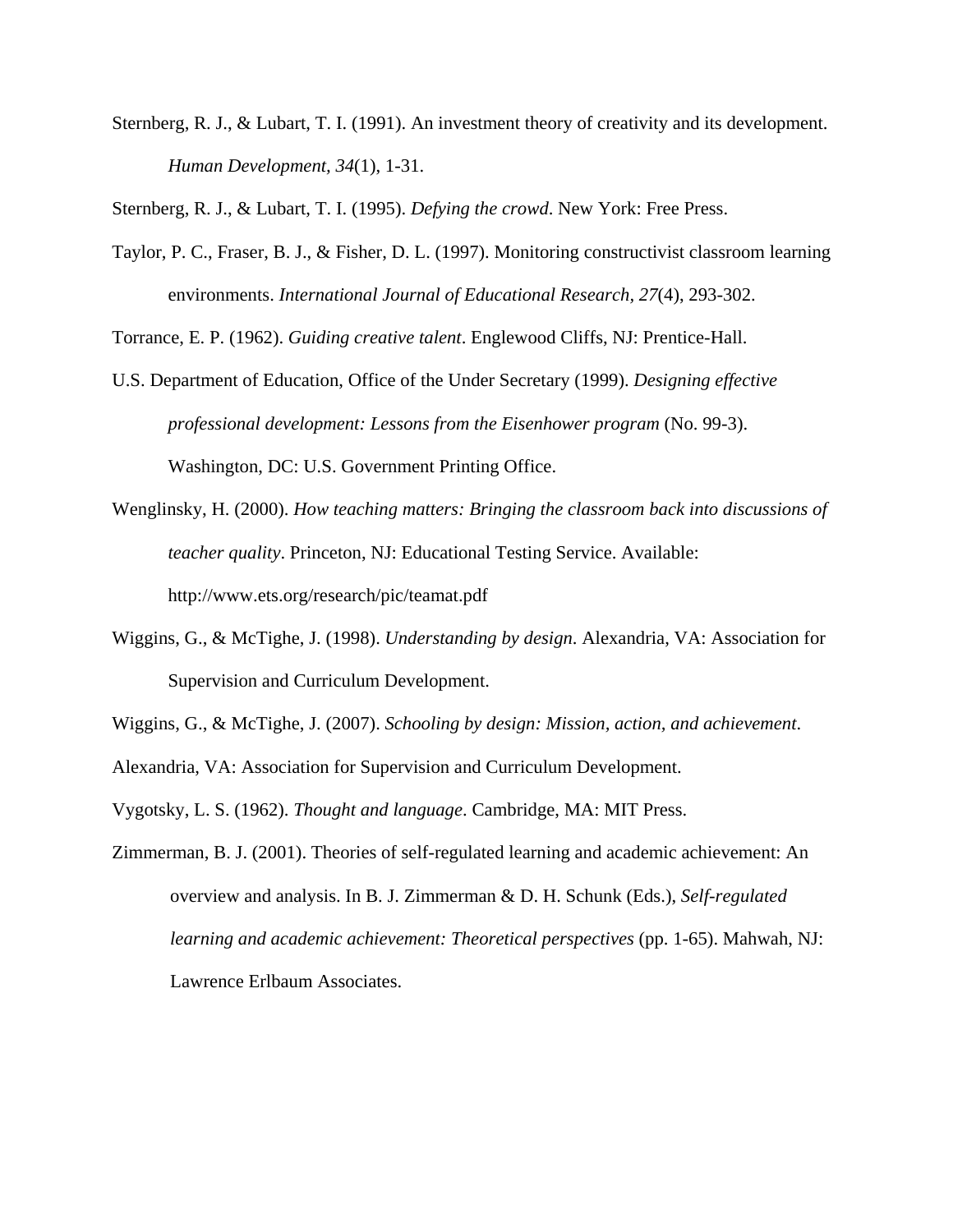# Table 1

| Theme                                                                                                                                                                                                       | Resources used                                                                                                                                                                                                                  |  |
|-------------------------------------------------------------------------------------------------------------------------------------------------------------------------------------------------------------|---------------------------------------------------------------------------------------------------------------------------------------------------------------------------------------------------------------------------------|--|
| Standards-based learning                                                                                                                                                                                    | AAAS, 1993; NCTM, 2000; NRC, 1996                                                                                                                                                                                               |  |
| Creativity in teaching                                                                                                                                                                                      | Bereiter & Scardamalia, 2003, 2006; Feldman,<br>Csikszentmihalyi, & Gardner, 1994; Guilford,<br>1950; Kaufman & Baer, 2006; Lubart, 1994;<br>Simonton, 2006; Sternberg, 1999; Sternberg &<br>Lubart, 1991, 1995; Torrance, 1962 |  |
| Teaching for understanding                                                                                                                                                                                  | Hiebert, et. al., 1997; Sterling, 2001, 2008;<br>Wiggins & McTighe, 1998; 2007                                                                                                                                                  |  |
| Use of technology to support teacher creativity                                                                                                                                                             | Andersson, 2006; Frazier & Sterling, 2008;<br>Morgan, 1993                                                                                                                                                                      |  |
| Situated learning theory involving a<br>collaborative, productive community of<br>participants with a wide range of expertise                                                                               | Lave, 1988; Lave & Wenger, 1990; Sterling $\&$<br>Frazier, 2006                                                                                                                                                                 |  |
| Social cognitive theory to develop self-<br>motivated and self-regulated teachers                                                                                                                           | Bandura, 1997; Zimmerman, 2001                                                                                                                                                                                                  |  |
| Best practices research on effective teaching<br>and professional development programs, which<br>indicates the importance of a collective sense<br>of commitment and responsibility for serving<br>children | Guskey, 1995; Sterling, 1997, 2000; USDOE,<br>1999                                                                                                                                                                              |  |
| Awareness of diverse perspectives and the<br>culture of science                                                                                                                                             | Barton, 2000; Brown, 2004; Lemke, 2001;<br>Vygotsky, 1962                                                                                                                                                                       |  |

# *Literature base for the inservice teacher professional development model*